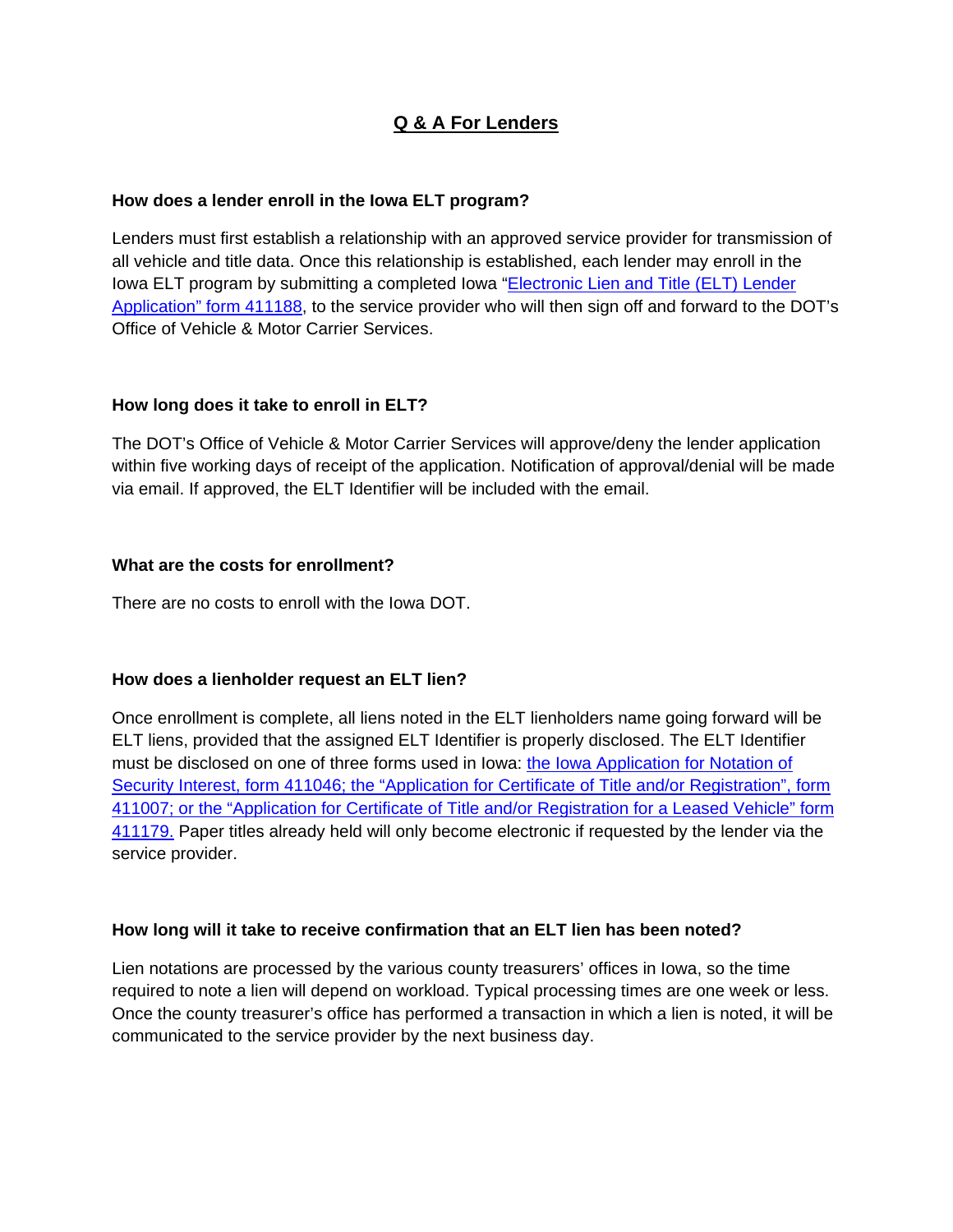# **Once a lienholder is enrolled can they still receive paper titles?**

By default, titles will be electronic once a lienholder is enrolled in the Iowa ELT program. However, the lienholder may electronically request that a paper title be printed and mailed via the service provider.

# **How long does it take to receive a paper title when requested?**

Electronic requests to print titles are processed nightly and queued for printing by the county treasurer. The time required to print and mail a paper title will vary depending on the workload in each particular county. Typical processing times are one week or less.

# **What if a paper title is lost in the mail after release of the lien?**

The owner to whom the documents were being sent may apply for reissuance without cost.

# **Can an ELT title be released outside of the ELT system?**

Yes, but release of the lien would normally be accomplished electronically through the authorized service provider. Lien release outside of the ELT system would be accomplished using the ["Cancellation of Security Interest" form #411168](https://forms.iowadot.gov/BrowseForms.aspx?category=5).

# **What does the lienholder do when an owner pays off a vehicle that is on an ELT title?**

The lienholder will release the lien, electronically, according to the procedures provided by the service provider. The service provider will electronically notify the DOT of release of the lien.

# **What does the lienholder do when an insurance company, bank, or other third party pays off a vehicle that is on an ELT title?**

The lienholder will release the lien, electronically, according to the procedures provided by the service provider. The service provider will electronically notify the DOT of release of the lien.

# **What does the lienholder do when it is necessary to repossess a vehicle?**

In Iowa, the lien on a repossessed vehicle should not be released by the lienholder. If the title was an ELT title, the lienholder should request a paper title with the lien still noted. Conveyance [of ownership of a repossessed vehicle is accomplished by attaching a completing "Affidavit of](https://forms.iowadot.gov/BrowseForms.aspx?category=5)  foreclosure Sale" form #411067 to the paper title.